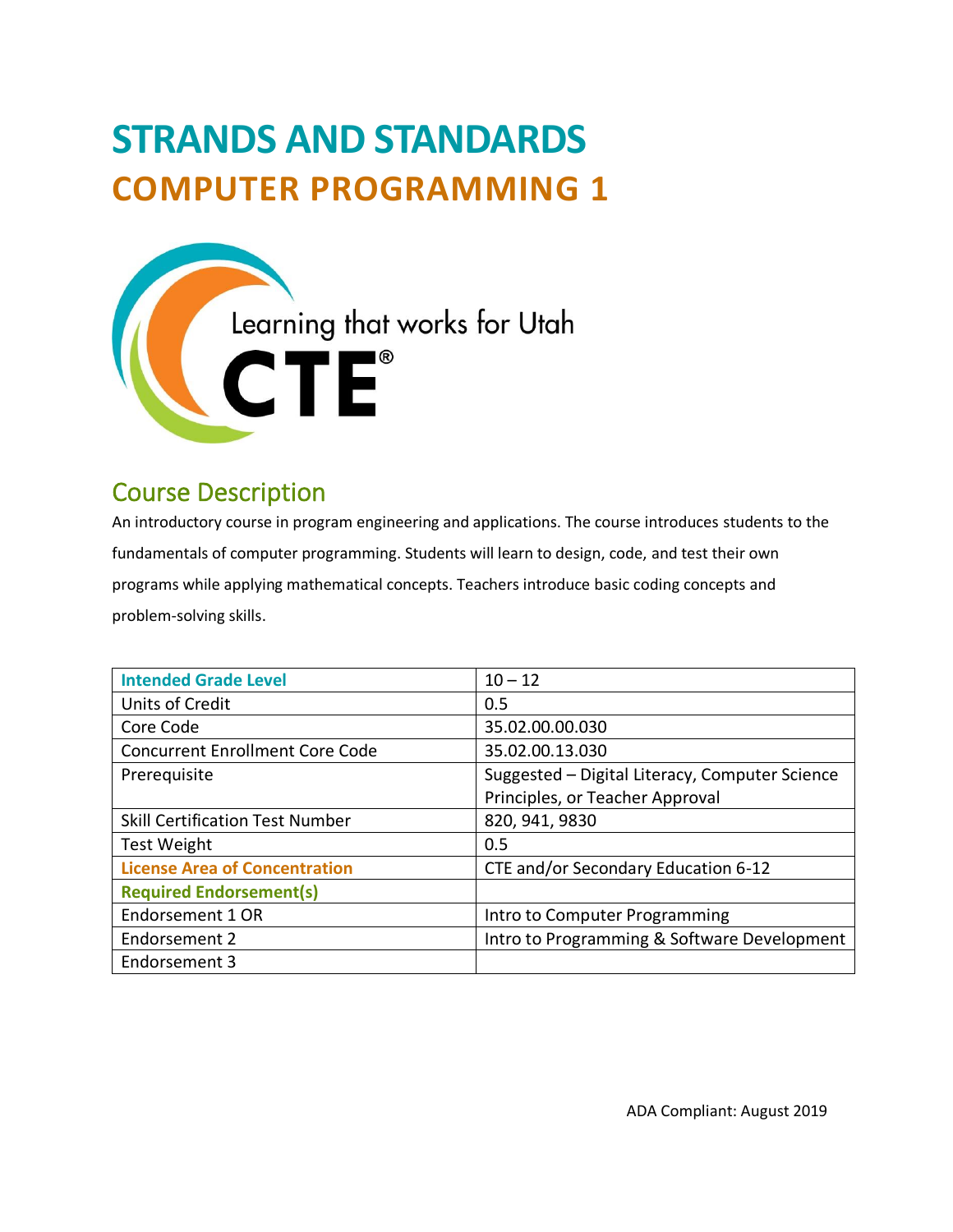# STRAND 1

**Students will be familiar with and use a programming language IDE (Integrated DevelopmentEnvironment).**

#### Standard 1

Demonstrate concept knowledge of different languages.

- Describe the difference between an interpreted language vs a compiled language.
- Identify characteristics of high-level and low-level languages.

#### Standard 2

Demonstrate the ability to use an IDE.

- Use an IDE to develop, compile, and run programs.
- Understand the difference between syntax, run-time, and logic errors.
- Use the debugger to identify errors.

# Performance Skills

• Use an IDE to create a solution to solve a problem.

# STRAND 2

#### **Students will understand program development methodology.**

#### Standard 1

Demonstrate the ability to use good programming style.

- Demonstrate proper use of white space (between lines and indentation).
- Use appropriate naming conventions for identifiers (variables, methods, functions,and file names).
- Construct identifiers with meaningful format; camelCase andunderscore.

#### Standard 2

Understand the software development life cycle.

- Identify specifications and understand requirements to create a solution to aproblem.
- Develop a program using external documentation (flowcharts, abstracts, andpseudocode) to break down the problem into sub-components.
- Design solutions using algorithms.
- Write the code to implement the algorithm.
- Test program for verification of errors and proper functionality.
- Provide internal comments in the IDE that explain functionality throughdocumentation (i.e comments, notes, program instructions)
- Redo all steps as needed.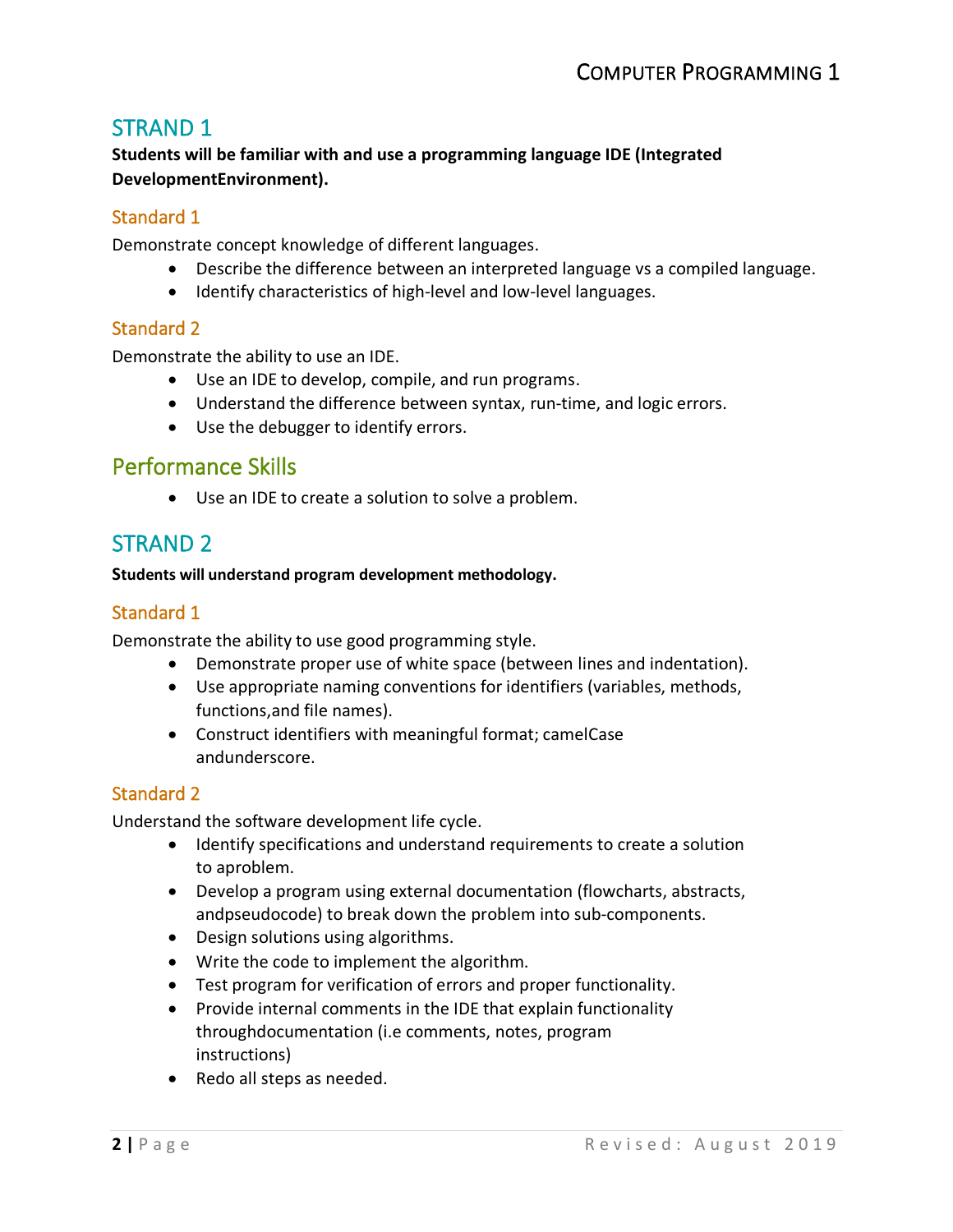#### Standard 3

Identify the components of a programming language syntax.

- Understand keywords, identifiers, operators, and operands.
- Understand statements and expressions in a program.
- Understand program components such as functions, methods, or procedures.

# Performance Skills

• Demonstrate knowledge of program development methodology through a project.

# STRAND 3

#### **Students will demonstrate effective use of commands and operations.**

#### Standard 1

Employ basic use of elements and data types of a programming language.

- Declare, initialize, and assign values to constants and variables.
- Demonstrate the ability to use input and output commands.
- Declare and use variable types (primitives, reference, or object).
- Identify proper data types for a specified application (boolean, integer, floatingpoint, strings).

#### Standard 2

Employ basic arithmetic expressions.

- Use basic arithmetic operators (modulus, multiplication, division, addition,subtraction).
- Understand order of operation of expressions.
- Write expressions that mix floating-point and integer expressions.

# Performance Skills

• Demonstrate effective use of basic commands and operations.

# STRAND 4

#### **Students will properly employ control and loop structures.**

#### Standard 1

Demonstrate the ability to use relational and logical operators in programs.

- Compare values using relational operators  $\langle \langle , \rangle$ , ==, >=,  $\langle \rangle$ , etc.)
- Form complex expressions using logical operators

#### Standard 2

Demonstrate the ability to use decisions in programs.

- Employ simple IF structures.
- Use IF-ELSE and nested IF-ELSE structures.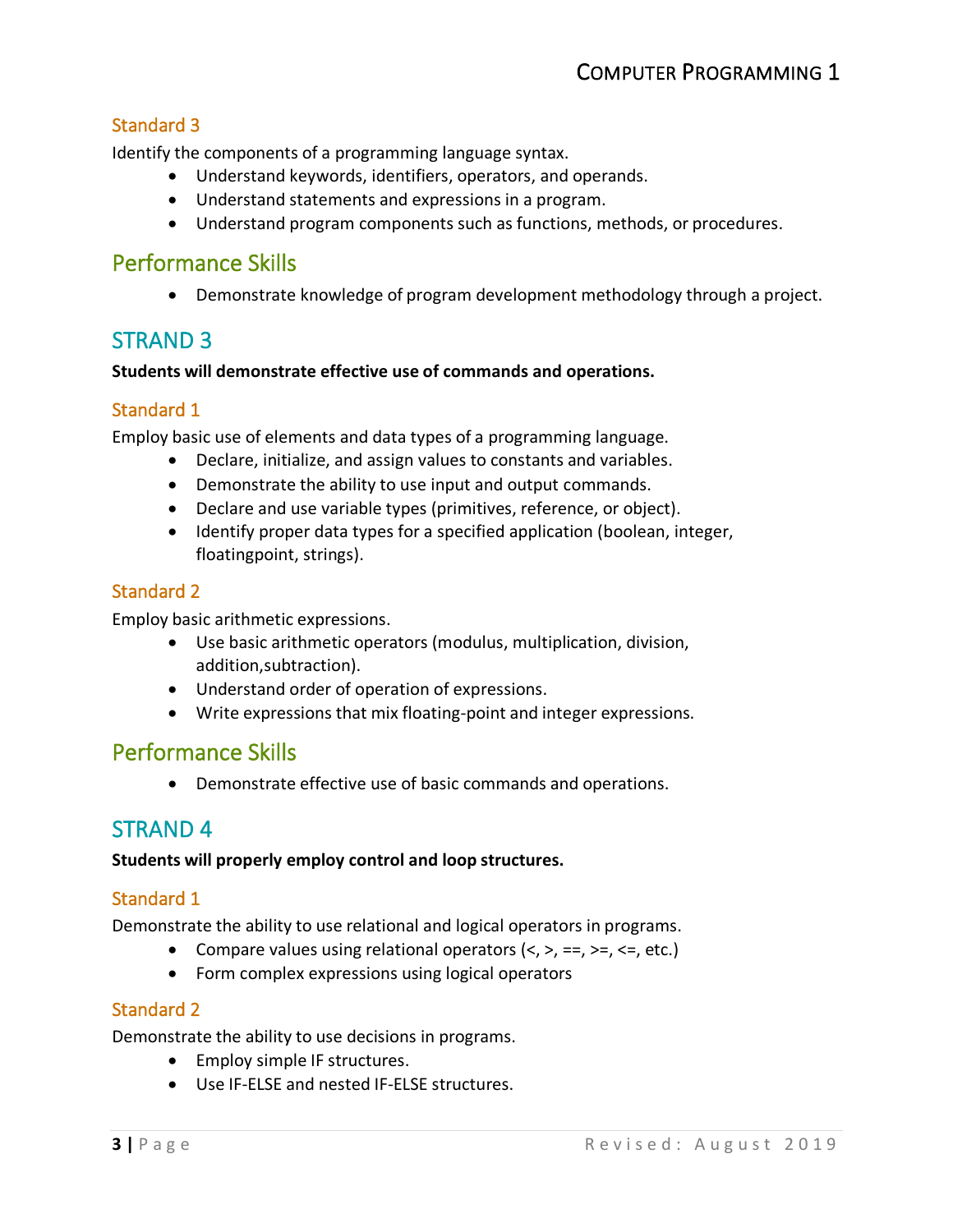#### Standard 3

Demonstrate the ability to use loops in programs.

- Demonstrate knowledge between for-loops, while-loops, and do-while loops.
- Describe the various ways that loops can end (i.e., sentinel, break, condition fail,etc.).
- Design loops so they iterate the correct number of times (i.e., off by one errors, infiniteloops, etc.).
- Utilize nested loops.

#### Performance Skills

• Properly employ control and loop structures.

# STRAND 5

**Students will be aware of career opportunities in the Computer Programming/Software Engineering industry and ethical applications.**

#### Standard 1

Investigate career opportunities, trends, and requirements related to computer programming/software engineering careers.

- Identify the members of a computer programming/software engineering team: team leader, analyst, senior developer, junior developer, and client/subject matter expert.
- Describe work performed by each member of the computer programming/software engineering team.
- Investigate trends and traits associated with computer programming/software engineering careers (creativity, technical, leadership, collaborative, problem solving, design, etc.).
- Discuss related career pathways.

#### Standard 2

Have an understanding of current ethical issues dealing with computer programming and information in society.

- Explain the impact software can have on society (i.e., privacy, piracy, copyright laws, ease of use, etc.).
- Explain the ethical reasons for creating reliable and robust software.
- Describe how computer-controlled automation affects a workplace and society.

### Performance Skills

• Develop awareness of career opportunities in the computer programming/software engineering industry ethical applications.